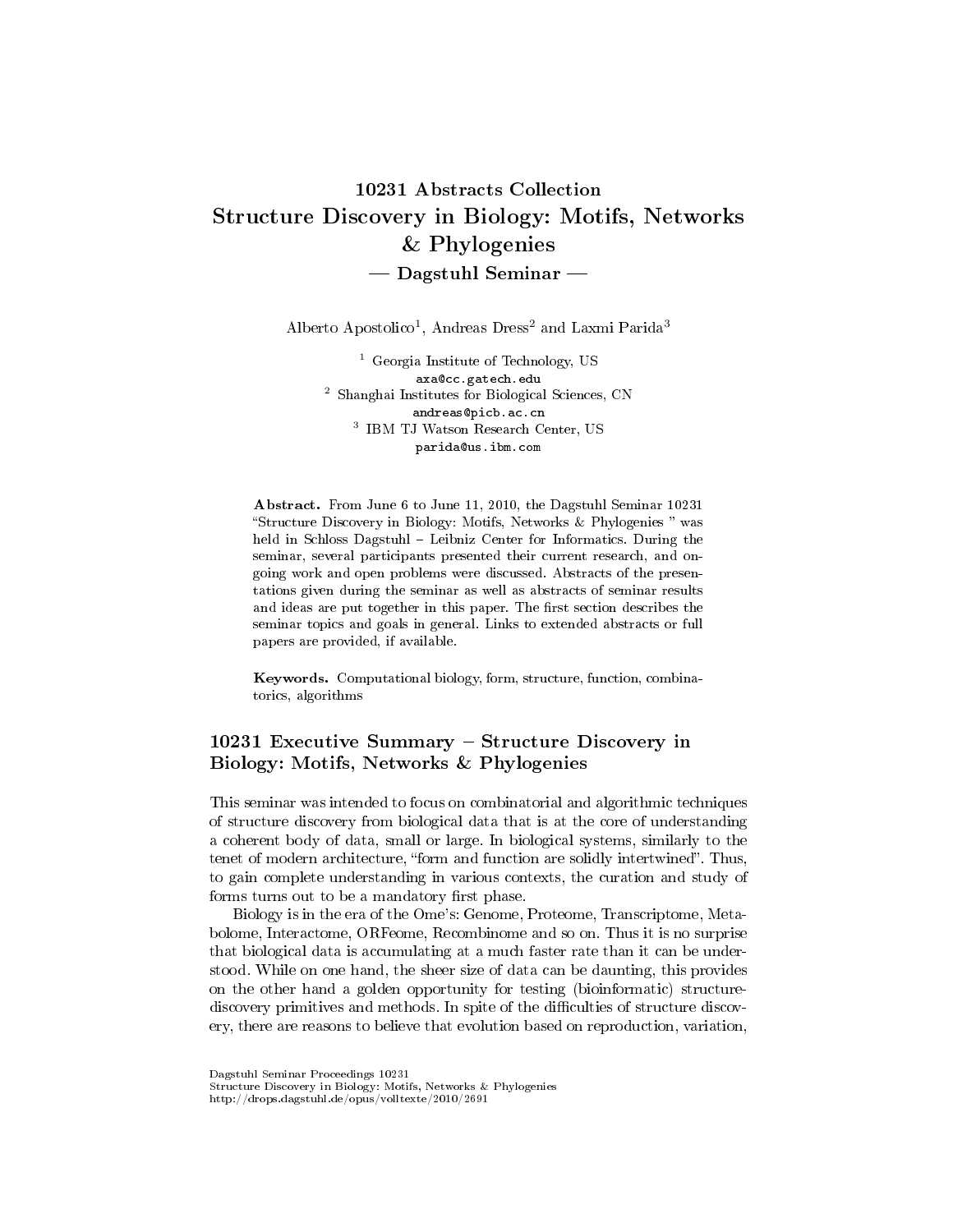and selection endowed biological systems with some underlying principles of organization (involving redundancy, similarity, and so on) that appear to be present across the board. Correspondingly, it should be possible to identify a number of primitive characteristics of the various embodiments of form and structure (using for instance notions of "maximality", "irreducibility", etc.) and build similarly unified discovery tools around them. At a core level in these efforts, there is the need for novel techniques enabling the automated discovery of structures, whether syntactic, such as patterns or motifs, or semantic, such as phylogenies. It is therefore a worthwhile effort to try and identify these primitives.

The workshop gathered a roster of highly qualified senior participants and several talented young researchers who convened to discuss issues of modeling, formalization, and algorithmic design as they emerge in the discovery of biological structure. The schedule unraveled in form of a busy sequence of sessions, intermixed with small group-work sessions and guest lectures. The opening consisted of an extended round-robin aimed at letting participants give detailed accounts of their background and interests. Following opening remarks by Andreas Dress and completed by concluding comments by Alberto Apostolico, three broad-spectred lectures were delivered by Benny Chor, Laxmi Parida, and Raffaele Giancarlo in the afternoon of the first day. A special lecture on epigenetics offered on Tuesday morning in the concurrent Workshop on "The Semantic of Information" provided the opportunity to nicely complement the presentations already scheduled. The morning session resumed with three lectures centered on networks, offered in turn by Axel Mosig, Ina Koch, and David Gilbert. The afternoon session was devoted to phylogenies, with featured presentations by Stefan Gruenewald, David Bryant, Peter F. Stadler, and Andeas Spillner. After dinner, a guest lecture by Michael Clausen exposed, not without entertaining notes, the analogies between motifs in biosequences and music and methods for searching for them. The morning session of Wednesday revolved on regulation, with presentations by Rahul Siddharthan, Esko Ukkonen, Matteo Comin, and Ion Mandoiu. Thursday was entirely dedicated to motif discovery in various contexts. Presentations were given in the morning by Jens Stoye, Peter Erdos, Asif Javed, and Nadia Pisanti, followed in the afternoon by Cinzia Pizzi, Fabio Cunial, Matthias Gallé and Benjarath Pupacdi. After dinner, a thorough introduction to toponomics by Andreas Dress was followed by a lecture and software demonstration by Peter Serocka. The participants re-convened in the lecture hall on Friday morning for a general discussion, an assessment of the experience and recommendation for (enthusiastically endorsed) possible encores in the future.

Keywords: Computational biology, form, structure, function, combinatorics, algorithms

Joint work of: Apostolico, Alberto; Dress, Andreas; Parida, Laxmi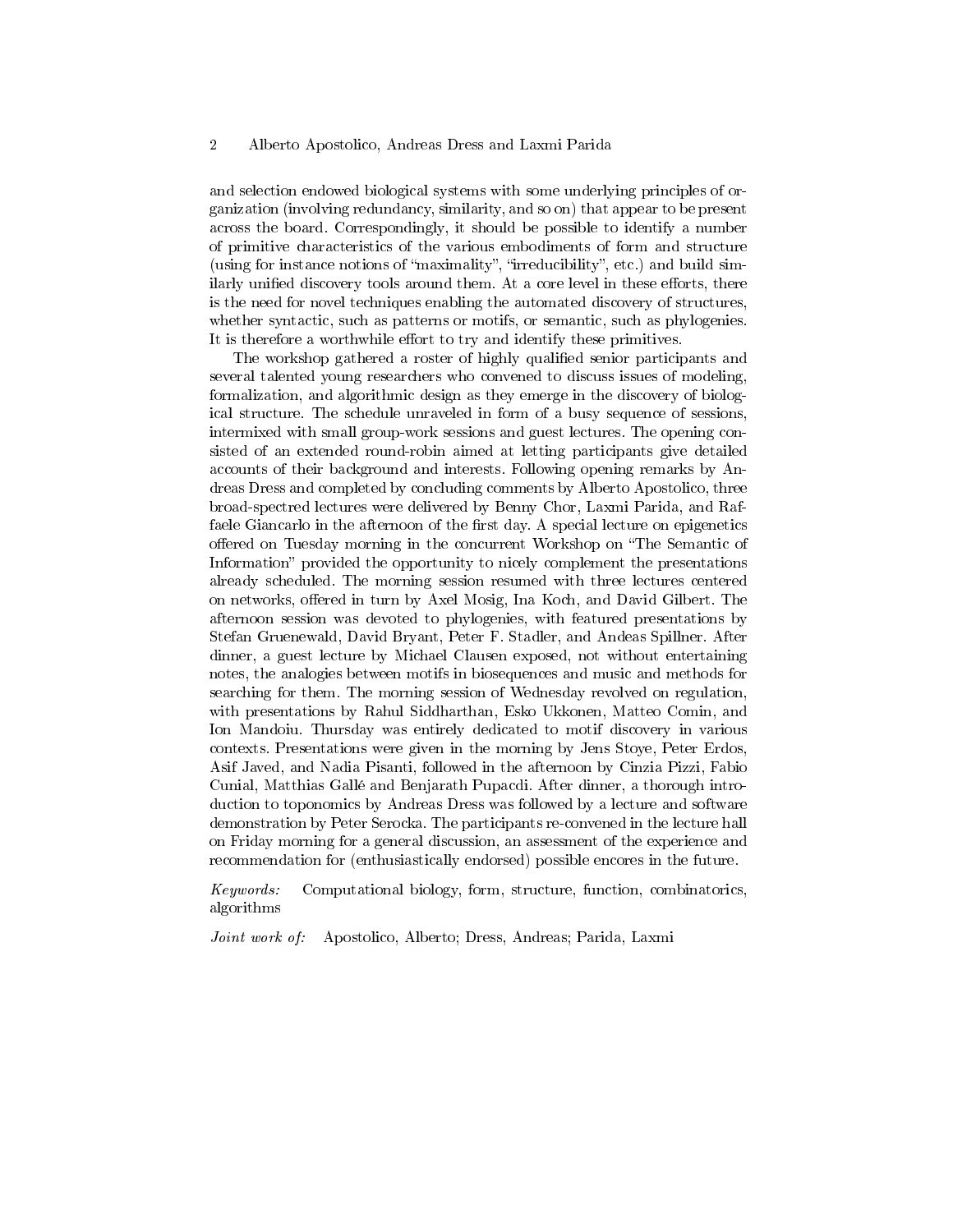### The tight span of a diversity

### David Bryant (University of Auckland, NZ)

The tight span is a simple and elegant construction that takes a metric and returns a cell complex (or a split network). Andreas Dress's epic "Trees, Tight Extensions of Metric Spaces, and the Cohomological Dimension of Certain Groups: A Note on Combinatorial Properties of Metric Spaces" should rightly viewed as the ancestor of all split based phylogenetic networks (spectronet, NeighborNet, Q-Net, split decompositon etc.). The construction has many fascinating and elegant properties, but the attraction for us phylogeneticist mathematicians is that when a metric is treelike, the method returns a tree, and as the metrics get less tree-like, the method returns networks that look less and less treelike.

Nevertheless, distance based methods have their limitations. For several years we've been looking for ways of defining tight spans on pattern distributions, a statistically responsible tight span. Very very recently, we made a major step forward. We have found what we think is the appropriate tight span definition for diversity functions, generalisations of metrics that assign diversity values (like phylogenetic diversity) to subsets of the taxa set. I introduce the tight span for metrics, then give our definition for diversity measures, talk about its tight span and hint how this could provide a way to consistently construct networks under a general Markov model.

Keywords: Tight span, phylogenetic networks, diversity functions

Joint work of: Bryant, David; Tupper, Paul F. (Dept. of Mathematics, Simon Fraser University)

# Approaches to Large Whole Genome Pylogenies, and Initial Results

Benny Chor (Tel Aviv University, IL)

Short genomic sequences (e.g. genes or proteins) have driven early bioinformatics research. With the advent of various high throughput biotechnologies, sequences have taken a back seat. But with hundreds of complete genome sequences known (and thousands in the making), we now face new algorithmic challenges, and are able to approach questions that were inaccessible before. I describe a number of questions and results in this field, concentrating on approaches to construct whole genome phylogenies from large eukaryotic genome sequences. Some disturbing preliminary initial results are sketched, which highlight the need for alternative sequence measures capturing both short range edit distance like measure and longer range genome rearrangement like measures.

Keywords: Whole genome phylogenies, eukaryotic genomes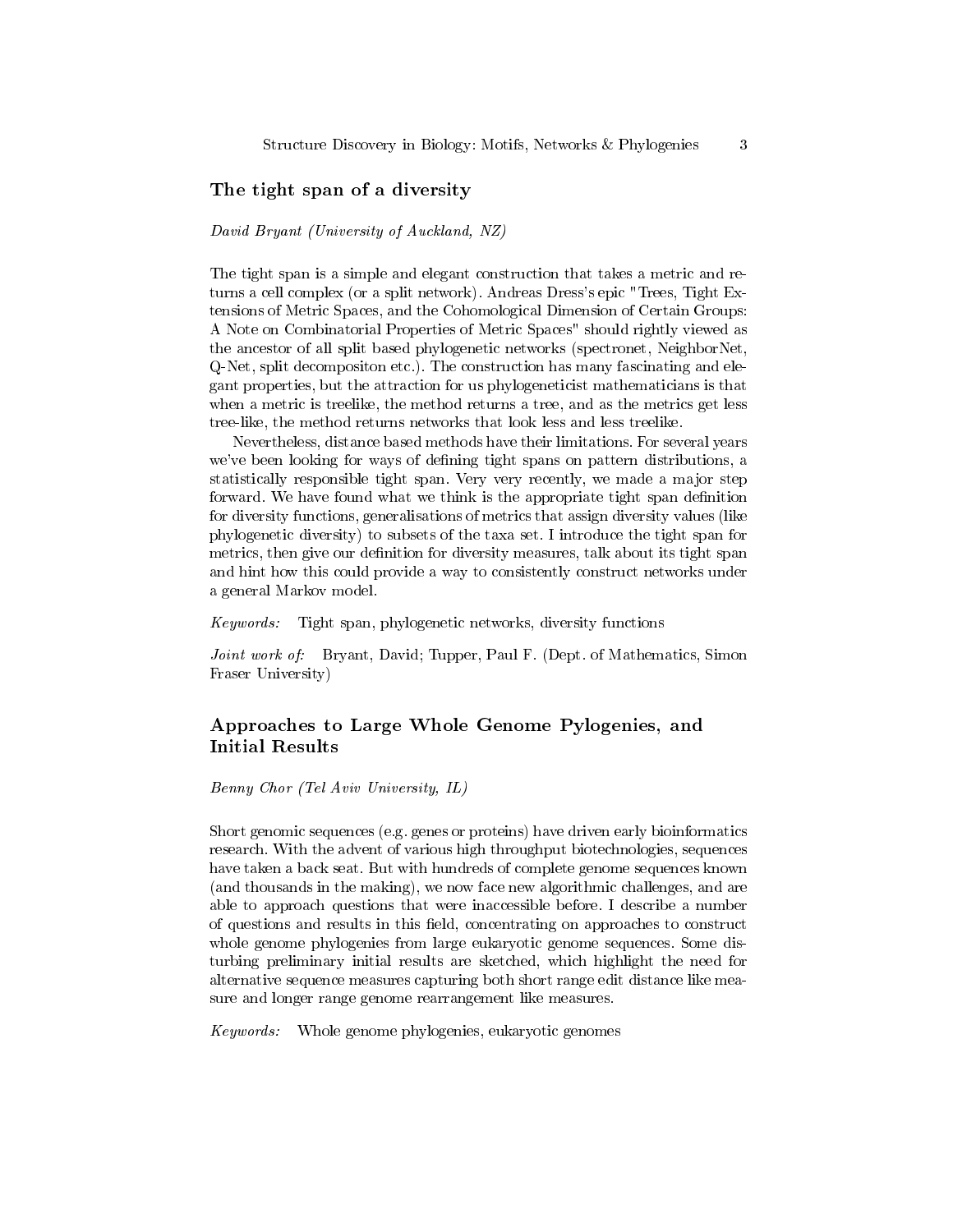Joint work of: Chor, Benny; Burstein, David; Tuller, Tamir; Ulitsky, Igor; Cohen, Eual; Pasmanik-Chor, Metsada (Tel Aviv University)

### Remote Homology Detection of Protein Sequences

Matteo Comin (University of Padova, IT)

The classification of protein sequences using string kernels provides valuable insights for protein function prediction. Almost all string kernels are based on patterns that are not independent, and therefore the associated scores are obtained using a set of redundant features. In this talk we will discuss how a class of patterns, called Irredundant, is specifically designed to address this issue. Loosely speaking the set of Irredundant patterns is the smallest class of independent patterns that can describe all patterns in a string. We present a classification method based on the statistics of these patterns, named Irredundant Class. Results on benchmark data show that Irredundant Class outperforms most of the string kernel methods previously proposed, and it achieves results as good as the current state-of-the-art methods with a fewer number of patterns. Unfortunately we show that the information carried by the irredundant patterns can not be easily interpreted, thus alternative notions are needed.

 $Keywords:$  Classification of protein sequences, irredundant patterns

Joint work of: Comin, Matteo; Verzotto, Davide (Department of Information Engineering, University of Padova, Italy)

Extended Abstract: <http://drops.dagstuhl.de/opus/volltexte/2010/2741>

### The subsequence composition of polypeptides

Fabio Cunial (Georgia Institute of Technology, US)

The quantitative underpinning of the information content of biosequences represents an elusive goal and yet also an obvious prerequisite to the quantitative modeling and study of biological function and evolution. Several past studies have addressed the question of what distinguishes biosequences from random strings, the latter being clearly unpalatable to the living cell. Such studies typically analyze the organization of biosequences in terms of their constituent characters or substrings and have, in particular, consistently exposed a tenacious lack of compressibility on behalf of biosequences. This research attempts, perhaps for the first time, an assessement of the structure and randomness of polypeptides in terms on newly introduced parameters that relate to the vocabulary of their (suitably constrained) subsequences rather than their substrings. It is shown that such parameters grasp structural/functional information, and are related to each other under a specific set of rules that span biochemically diverse polypeptides. Measures on subsequences separate few amino acid strings from their random permutations, but show that the random permutations of most polypeptides amass along specific linear loci.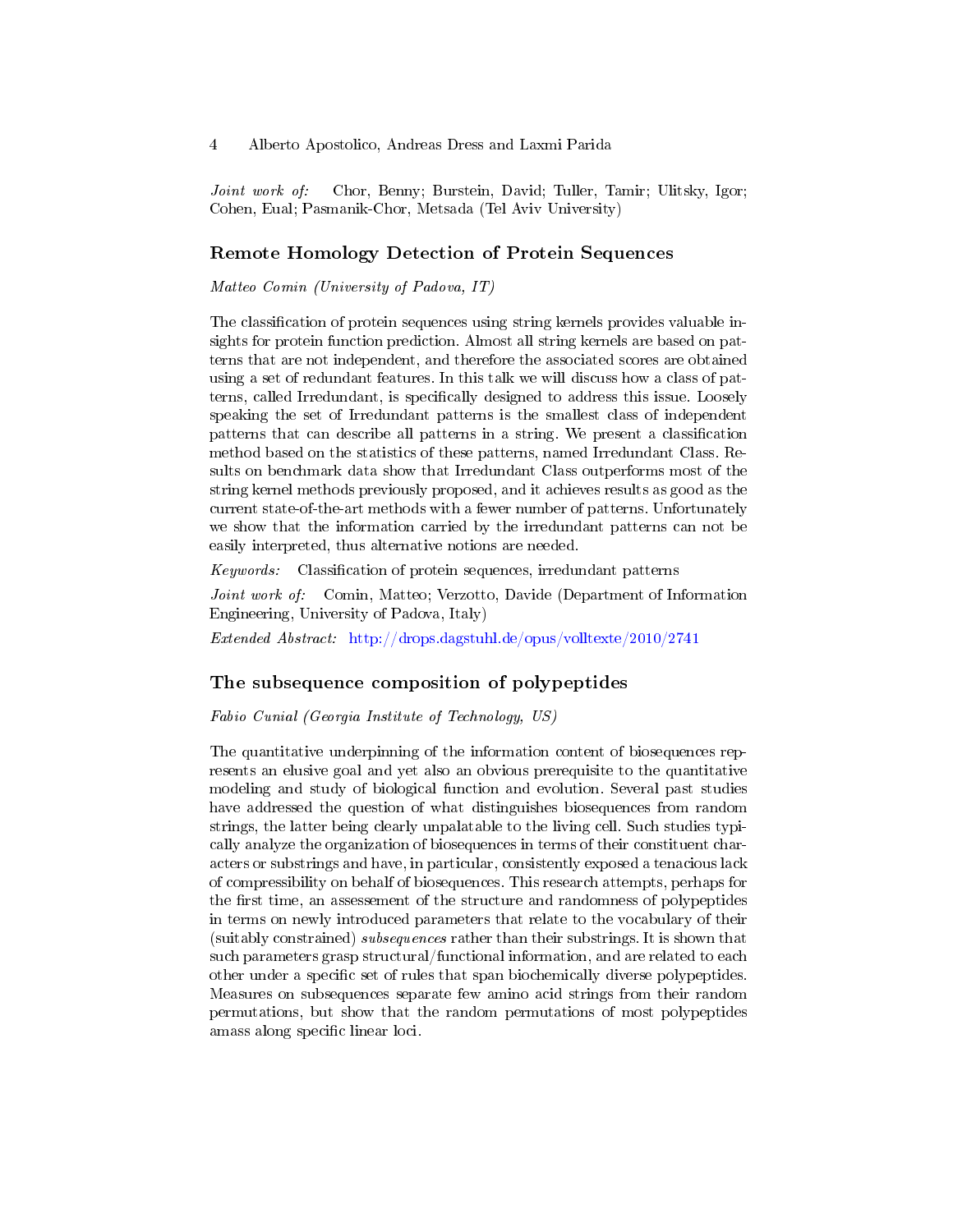Keywords: Information content of polypeptides, constrained subsequences, suffix graph

Joint work of: Cunial, Fabio; Apostolico, Alberto

See also: A. Apostolico, F. Cunial. "The subsequence composition of polypeptides". Journal of Computational Biology, 2010.

## Modelling complex dynamical systems with cellular automata

Andreas Dress (Shanghai Institutes for Biological Sciences, CN)

In recent years, Lin Wei, Peter Serocka, and Andreas Dress began re-investigating structure-formation processes in coupled oscillating 2D systems based on the Ideal-Storage Model introduced in 1982 (see Andreas W.M. Dress and LIN Wei:

Dynamics of a discrete-time model of an "ideal-storage" system describing hetero-catalytic processes on metal surfaces, submitted). Our analysis showed that, from the dynamical-systems point of view, these systems provide an amazingly rich class of toy examples for studying the onset of oscillating and chaotic behaviour.

As was observed in the 1980's by Heike Schuster and Martin Gerhardt in their PhD theses dealing with heterogeneous catalytic processes on metal surfaces, this becomes even more apparent when the dynamic behaviour of a coupled rectangular array of many such systems is studied, placed e.g., in the fashion of a cellular automaton, at the squares of a rectangular grid and coupled by diffusion relative to one of its two parameters.

The resulting patterns were published by Scientific American in 1988 in its "Computer-Recreation" section and, a little later, similar patterns were actually observed experimentally by Ronald Imbihl (currently Institut fur Physikalische Chemie und Elektrochemie, Leibniz Universitaet Hannover), then working at Gerhard Ertl's lab in Berlin who received the Nobel prize in 2007 for his work on chemical processes on solid surfaces.

Furthermore, it turned out in subsequent studies that one can use such CAs for modeling all sorts of complex processes, from phase transition in binary mixtures (see e.g. Vannozzi, C., Fiorentino, D., D'Amore, M., Rumschitzki, D.S., Dress, A.W.M., Mauri, R. (2006): Cellular automata model of phase transition in binary mixtures. Industrial & Engineering Chemistry Research, 45 (8), 2892- 2896) to using them as a "metaphor" for cancer onset caused by only one short pulse of "tissue dis-organization" (changing e.g. for only one single time step the diffusion coefficient) as hypothesized by Ao Ping in his recent papers questioning the current gene/genome centric view on cancer onset.

Keywords: Complex dynamical systems, cellular automata, structure formation

Joint work of: Dress, Andreas; Serocka, Peter; Hordijk, Wim; Wei, Lin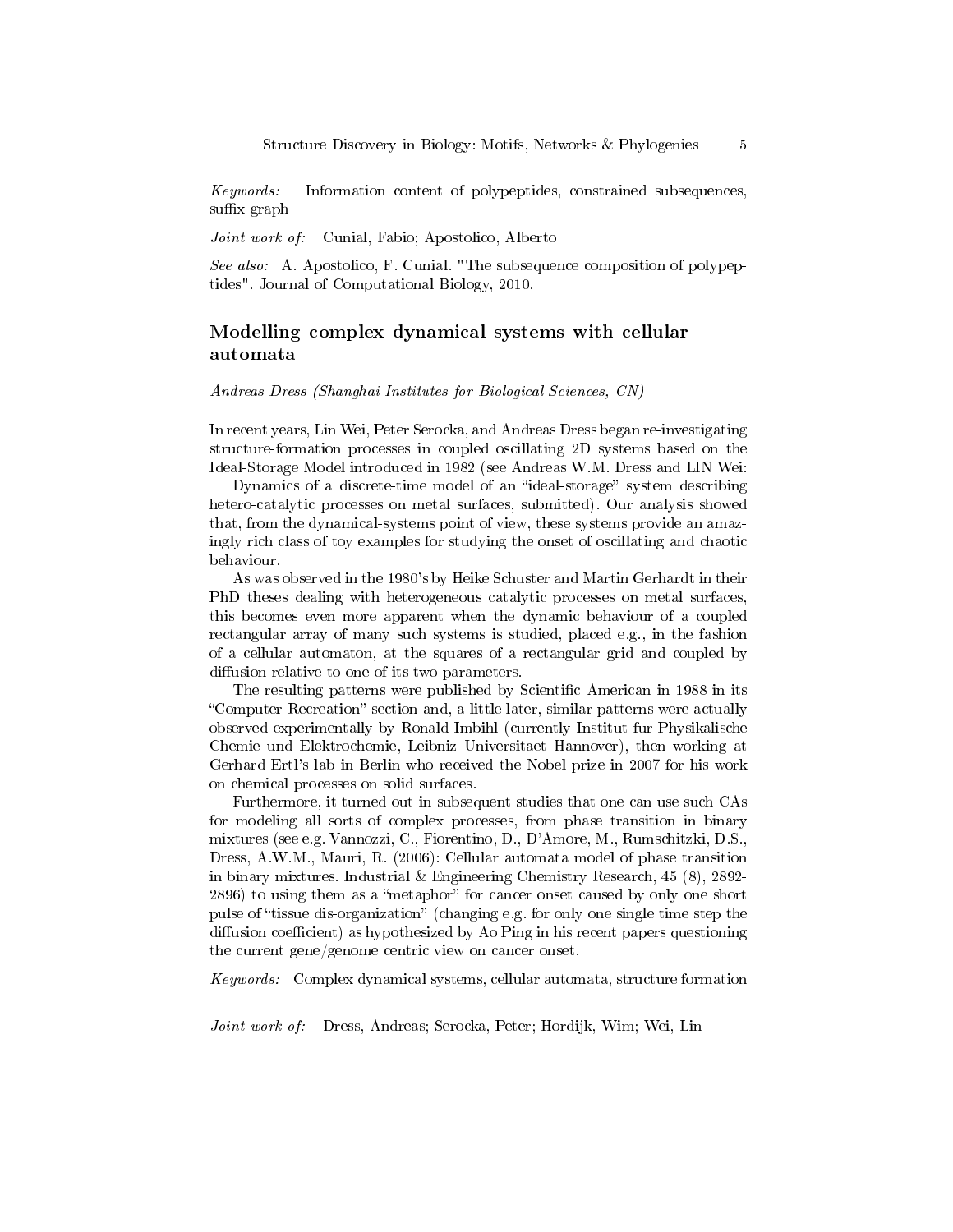### The Ideal Storage Cellular Automaton Model

Andreas Dress (Shanghai Institutes for Biological Sciences, CN)

We have implemented and investigated a spatial extension of the original ideal storage model by embedding it in a  $2D$  cellular automaton with a diffusionlike coupling between neighboring cells. The resulting ideal storage cellular automaton model (ISCAM) generates many interesting spatio-temporal patterns, in particular spiral waves that grow and compete" with each other. We study this dynamical behavior both mathematically and computationally, and compare it with similar patterns observed in actual chemical processes. Remarkably, it turned out that one can use such CA for modeling all sorts of complex processes, from phase transition in binary mixtures to using them as a metaphor for cancer onset caused by only one short pulse of 'tissue dis-organzation' (changing e.g. for only one single time step the diffusion coefficient) as hypothesized in recent papers questioning the current gene/genome centric view on cancer onset by AO Ping et al.

Joint work of: Dress, Andreas; Serocka, Peter; Hordijk, Wim; Wei, Lin

Full Paper: <http://drops.dagstuhl.de/opus/volltexte/2010/2728>

# Balanced Vertices in Trees and a Simpler Algorithm to Compute the Genomic Distance

Peter Erdos (Alfréd Rényi Inst. of Mathematics - Budapest, HU)

This paper provides a short and transparent solution for the covering cost of white-grey trees which play a crucial role in the algorithm of Bergeron  $et$  al. to compute the rearrangement distance between two multichromosomal genomes in linear time (*Theor. Comput. Sci.*, 410:5300–5316, 2009). In the process it introduces a new center notion for trees, which seems to be interesting on its own.

Keywords: Genomic distance, rearrengment, balanced points in trees

Joint work of: Erdos, Peter; Soukup, Lajos (Alfréd Rényi Institute for Mathematics, Budapest, Hungary); Stoye, Jens (Universitat Bielefeld, Technische Fakultat, AG Genominformatik, Bielefeld, Germany)

Full Paper: <http://arxiv.org/abs/1004.2735v1>

See also: arXiv 1004.2735v1 [cs:DM]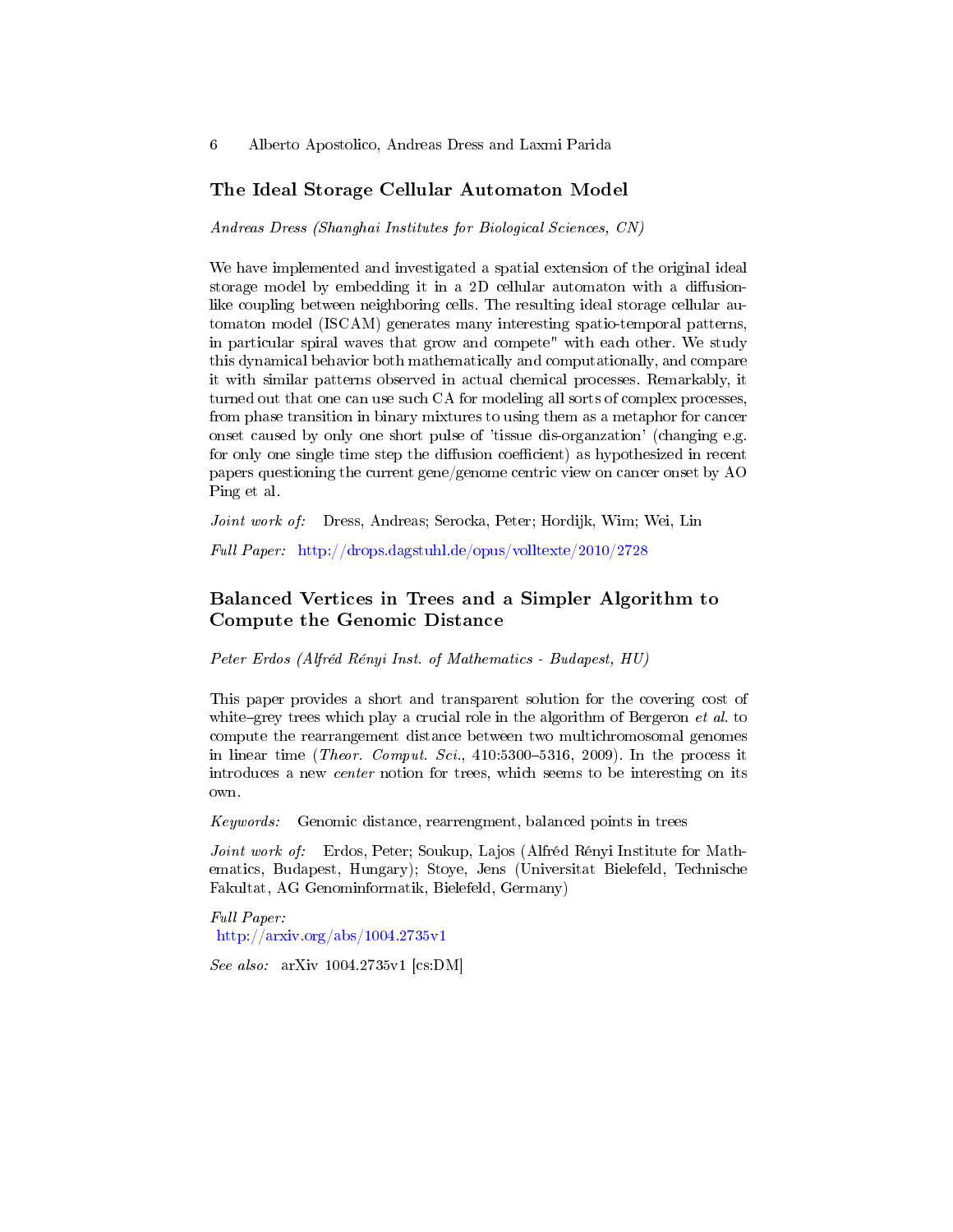# A New Tree Distance Metric for Structural Comparison of Sequences

Matthias Gallé (INRIA - Rennes, FR)

In this paper we consider structural comparison of sequences, that is, to compare sequences not by their content but by their structure. We focus on the case where this structure can be defined by a tree and propose a new tree distance metric that capture structural similarity. This metric satisfies non-negativity, identity, symmetry and the triangle inequality. We give algorithms to compute this metric and validate it by using it as a distance function for a clustering process of slightly modified copies of trees, outperforming an existing measure.

Keywords: Tree distance, structure discovery, Parseval metric, Tanimoto distance

Full Paper: <http://drops.dagstuhl.de/opus/volltexte/2010/2737>

# Functional Information, Biomolecular Messages and Complexity of BioSequences and Structures

Raffaele Giancarlo (Universitá di Palermo, IT)

In the quest for a mathematical measure able to capture and shed light on the dual notions of information and complexity in biosequences, Hazen et al. have introduced the notion of Functional Information (FI for short). It is also the result of earlier considerations and findings by Szostak and Carothers et al. Based on the experiments by Charoters et al., regarding FI in RNA binding activities, we decided to study the relation existing between FI and classic measures of complexity applied on protein-DNA interactions on a genome-wide scale. Using classic complexity measures, i.e, Shannon entropy and Kolmogorov Complexity as both estimated by data compression, we found that FI applied to protein-DNA interactions is genuinely different from them. Such a fact, together with the non-triviality of the biological function considered, contributes to the establishment of FI as a novel and useful measure of biocomplexity. Remarkably, we also found a relationship, on a genome-wide scale, between the redundancy of a genomic region and its ability to interact with a protein. This latter finding justifies even more some principles for the design of motif discovery algorithms. Finally, our experiments bring to light methodological limitations of Linguistic Complexity measures, i.e., a class of measures that is a function of the vocabulary richness of a sequence. Indeed, due to the technology and associated statistical preprocessing procedures used to conduct our studies, i.e., genomewide ChIP-chip experiments, that class of measures cannot give any statistically significant indication about complexity and function. A serious limitation due to the widespread use of the technology.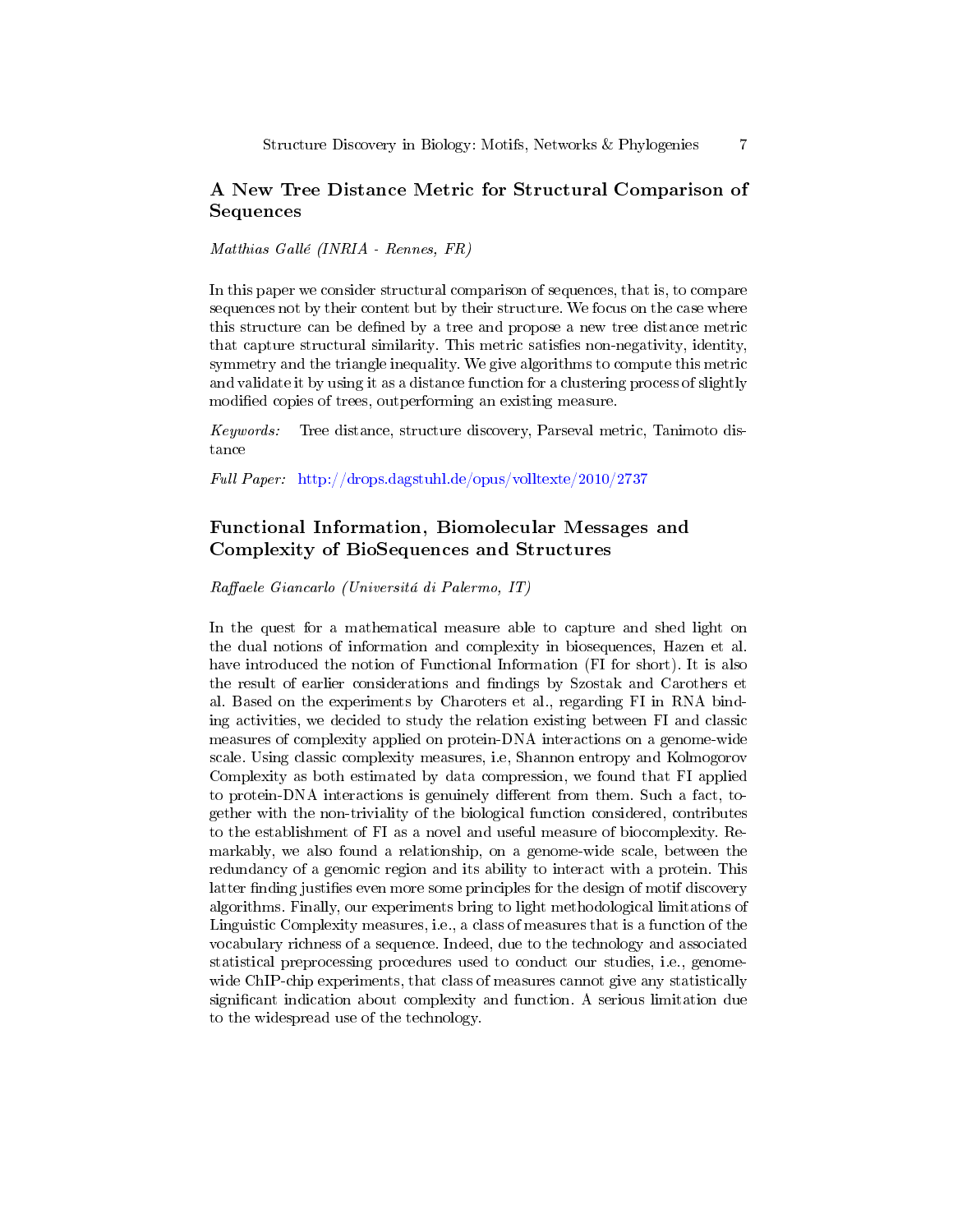#### References

- 1. J.M. Carothers, S.C. Oestreich, J.H. Davis, and J.W. Szostack. Informational complexity and functional activity of RNA structures. J. AM. CHEM. SOC., 126 (2004), pp. 5130-5137.
- 2. R.M. Hazen, P.L. Griffin, J.M. Carothers, and J.W. Szostak. Functional Information and the emergence of biocomplexity. Proc. of Nat. Acad. Sci, 104 (2007), pp. 8574-8581.
- 3. J.W. Szostak. Functional Information: molecular messages, Nature, 423 (2003).

Keywords: Functional activity, sequence complexity, combinatorics on words, protein-DNA interaction

Joint work of: Giancarlo, Raffaele; Corona, Davide (Dulbecco Telethon Institute c/o Università di Palermo, Dipartimento di Biologia Cellulare e dello Sviluppo, Palermo, Italy); Di Benedetto, Valeria; Gabriele, Alessandra; Utro, Filippo (Dipartimento di Matematica e Informatica, Palermo, Università di Palermo, Italy)

Full Paper: <http://drops.dagstuhl.de/opus/volltexte/2010/2688>

### Patterns, Systems and Synthetic Biology

David Gilbert (Brunel University, GB)

I give a brief overview of the classes of data that can be used as bases for pattern construction in Systems Biology, namely: (1) sequence: DNA, RNA; (2) biochemical structure: DNA, RNA, proteins; (3) interactions: protein-protein, etc. (4) behaviour: gene regulation, metabolic networks, signal transduction; (5) phenotypes: cell, tissue, organ, etc. often obtained by imaging; (6) multiscale patterns of data from systems at several levels. I then discuss the use of patterns: (1) characterisation  $-$  for understanding? (2) classification  $-$  searching for new instances? (3) biomodel engineering  $-$  to enable the construction of models of biological systems; (4) synthetic biology  $-\text{as a guide construction of (bio) systems?}$ I illustrate this with examples from the work in my group, with a focus in the area of signal transduction pathways.

Keywords: Patterns, biomodel engineering, systems biology, synthetic biology, signal transduction networks, metabolic pathways, multiscale modelling

Joint work of: Gilbert, David (Brunel University); Gao, Qian (Brunel University); Tree, David (Brunel University); Trybilo, Maciej (Brunel University); Harvey, Amanda (Brunel University); Wu, Zujian (Brunel University); Heiner, Monika (Cottbus University); Donaldson, Robin (Glasgow University); Breitling, Rainer (Glasgow University)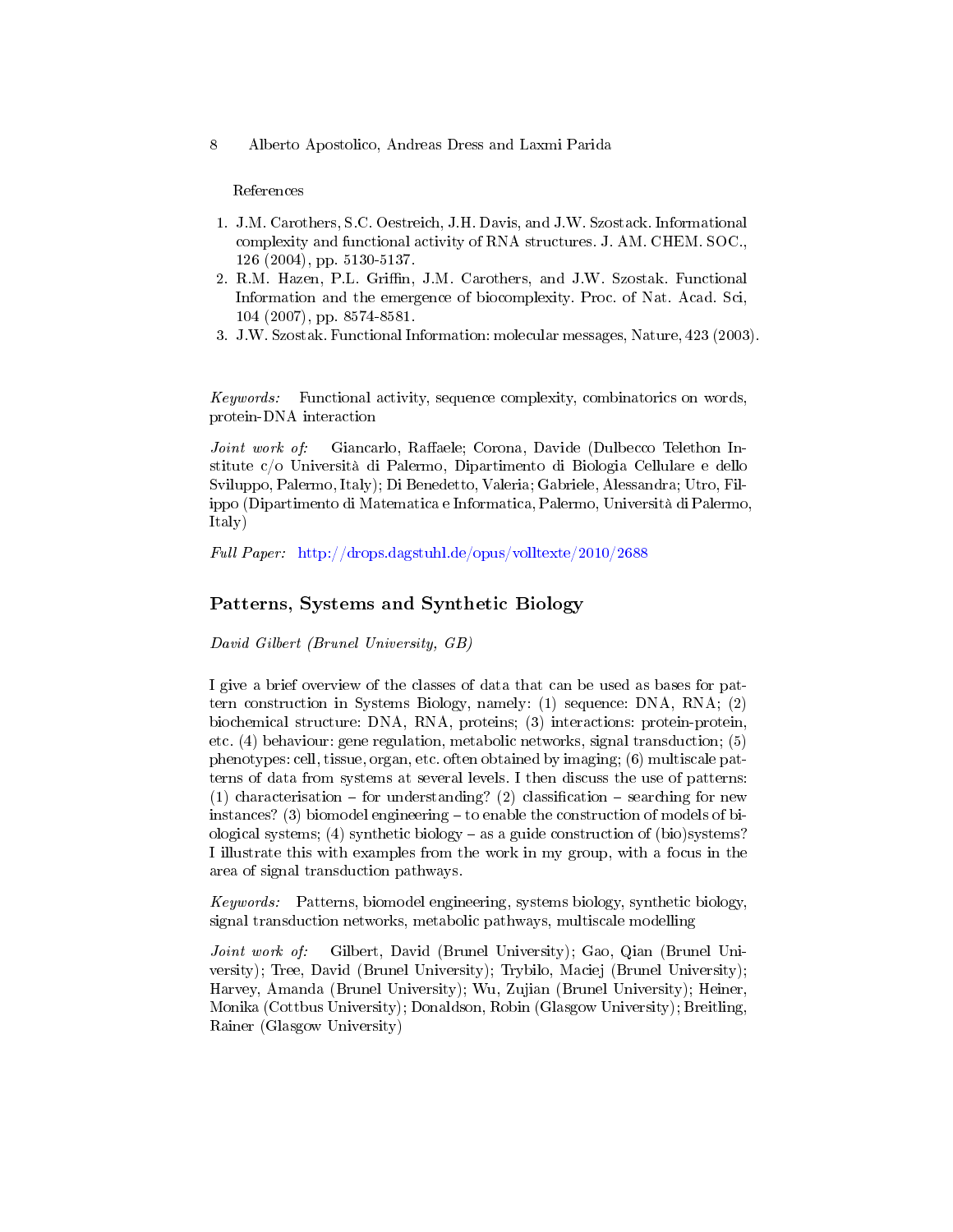## A Quartet Version of Split Decomposition

Stefan Gruenewald (Shanghai Institutes for Biological Sciences, CN)

Split decomposition is one of the first and most widely used methods to reconstruct not necessarily compatible weighted split systems which can be visualized as undirected phylogenetic networks (split netwoks). Its input is a dissimilarity function (usually a metric) but it can also be considered as a quartet-based method where, for all 4 taxa, the weight of at least one of the three possible quartets is zero. I introduce some work in progress where we develop a variant of split decomposition such that the weights of all quartets (which might be computed directly from the raw data) can be positive. The method can reconstruct more general than weakly compatible split systems. Further, a systematic bias towards too long quartets can be recognized from the output while too long distances will cause long pending edges in the split decomposition network. Some first experiments show that the output of the new method depends heavily on how the quartet weights are computed, and it tends to be significantly different from the (distance-based) split decomposition and other methods like NeighborNet and QNet.

Keywords: Phylogenetic trees, phylogenetic networks, quartets, splits, split decomposition

Joint work of: Gruenewald, Stefan; Ma, Ningning; Yang, Jialiang

### Recombinomics

Asif Javed (IBM TJ Watson Research Center, US)

Genetic recombinations plays a vital role in the physical health of an individual as well as the collective evolutionary health of the species. Despite their undeniable importance, the recombinational dynamics of the genome are poorly understood. Recombinations bring together sequences with divergent pasts and the computational task of untangling potential phylogenies is very challenging. Most phylogenetic studies thus avoid it by relying on the non-recombining loci: Y chromosome and mitochondrial DNA. But these loci comprise less than 2% of the genome and hence cannot paint the complete phylogenetic landscape. We aim to identify past recombinations from their footprints in extant sequences. Our results indicate that the unique junctions, created by crossovers among dissimilar sequences, bear witness to these past events. These historic recombinations can be detected from the current sequences, and carry evidence of the mutual past of the sequences.

Keywords: Recombinations, ancestral recombination graphs

Joint work of: Javed, Asif; Melé, Marta; Pybus, Marc; Calafell, Francesc; Bertranpetit, Jaume; Parida, Laxmi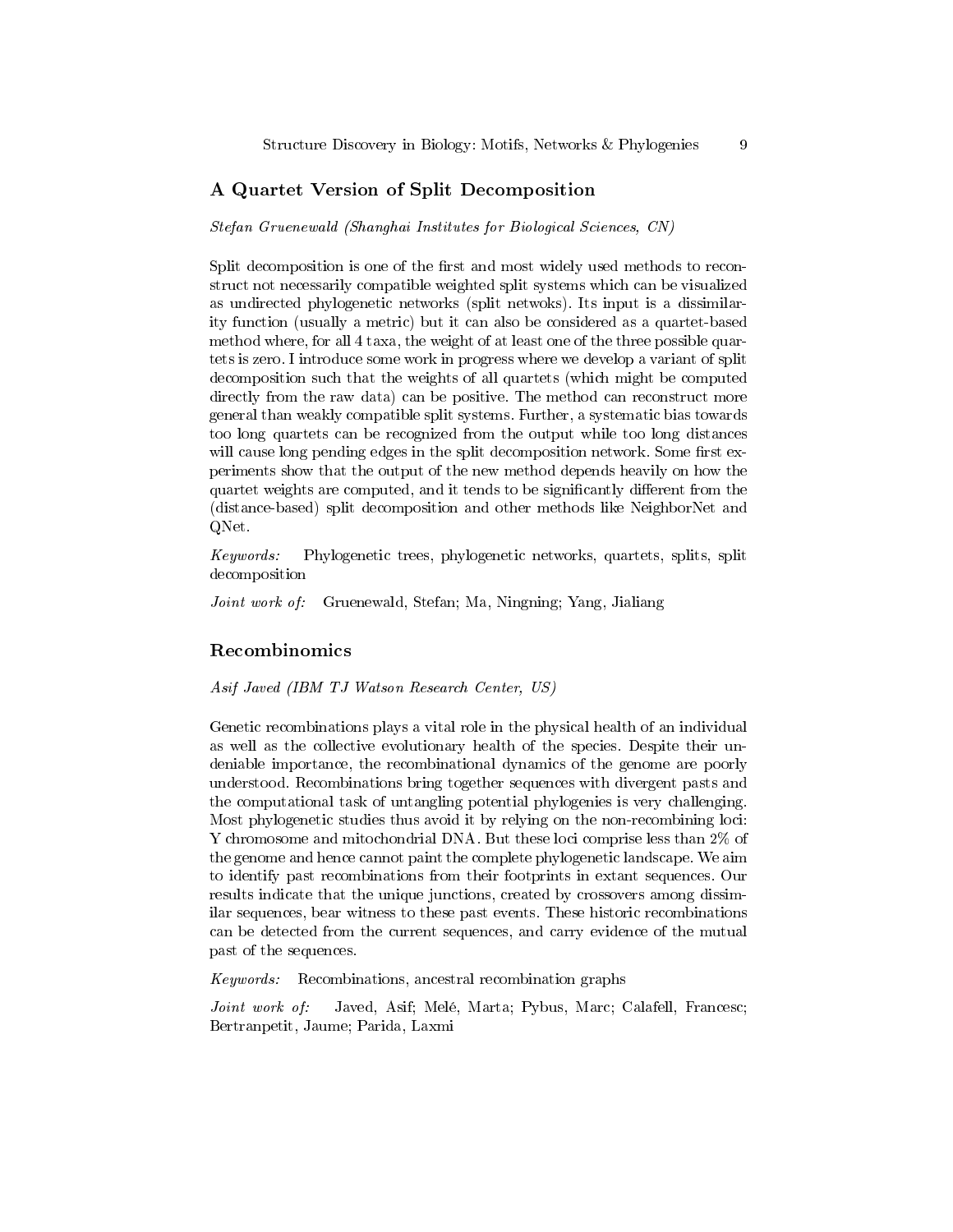# Concepts for Modularization of Biochemical Networks based on Transition-Invariant Analysis

### Ina Koch (Universität Frankfurt, DE)

Background: Automatic modularization with biological meaning is still a challenging problem in systems biology. Modules can be derived at different levels of abstraction, at sequence level, structural level, or network level. We present concepts which are based on T-invariant analysis and can be applied to metabolic as well as to signal transduction and gene regulatory networks.

Although of the new high-throughput methods, in many cases there are not enough quantitative data available for the biochemical system of interest. Because of the lack of kinetic data discrete approaches have been developed and applied for modeling. Among these methods, Petri net formalism has been applied for modeling and solving many biological questions [1, 2, 3, 4]. In the context of Petri net formalism, besides an intuitive visualization, animation techniques and analysis methods several modularization techniques can be used, we want to discuss here.

Methods: Petri nets are bipartite directed graphs which consist of two types of vertices, places (chemical compounds, for example, metabolites) describing the passive sites and transitions representing active sites (chemical reactions, interactions) of the network. T-invariants are based on the incidence matrix of Petri nets. Based on the incidence matrix two linear equation systems can be derived, where the solutions correspond to vectors of places or vectors of transitions, respectively. To represent the steady state assumption we set all equations to zero. Now, we are interested in nontrivial, semi-positive, and minimal solutions, called just T-invariants in the following. T-invariants correspond to Elementary Modes, which were defined independently and first used in biochemical context [5]. T-invariants and the places in between define minimal functional pathways of the system at steady state. In metabolic systems T-invariants can be interpreted as the minimal amount of enzymes that work at steady state. Thus, the exploration of T-invariants is a crucial step in systems biology.

Unfortunately, the number of T-invariants exponentially grows with network size and complexity. Thus, further decomposition would be very useful. For that reason, we introduced MCT-sets (Maximal Common Transition Sets) [6] and T-clusters [7], which both are based on T-invariants. MCT-sets represent maximal common subsets of the support of T-invariant vectors, where the transitions exclusively occur in the same T-invariants. That means that these transitions work always together, and therefore, the participating enzymes must exhibit a similar expression behavior. The set of transitions of MCT-sets and the places in between with the corresponding edges represent disjunctive subnetworks, which can be interpreted biologically as functional building blocks. Another possibility is to cluster the support of T-invariant vectors using the Tanimoto index as distance measure and applying hierarchical clustering methods such as UP-GMA and Neighbor Joining. The resulting set of transitions called T-clusters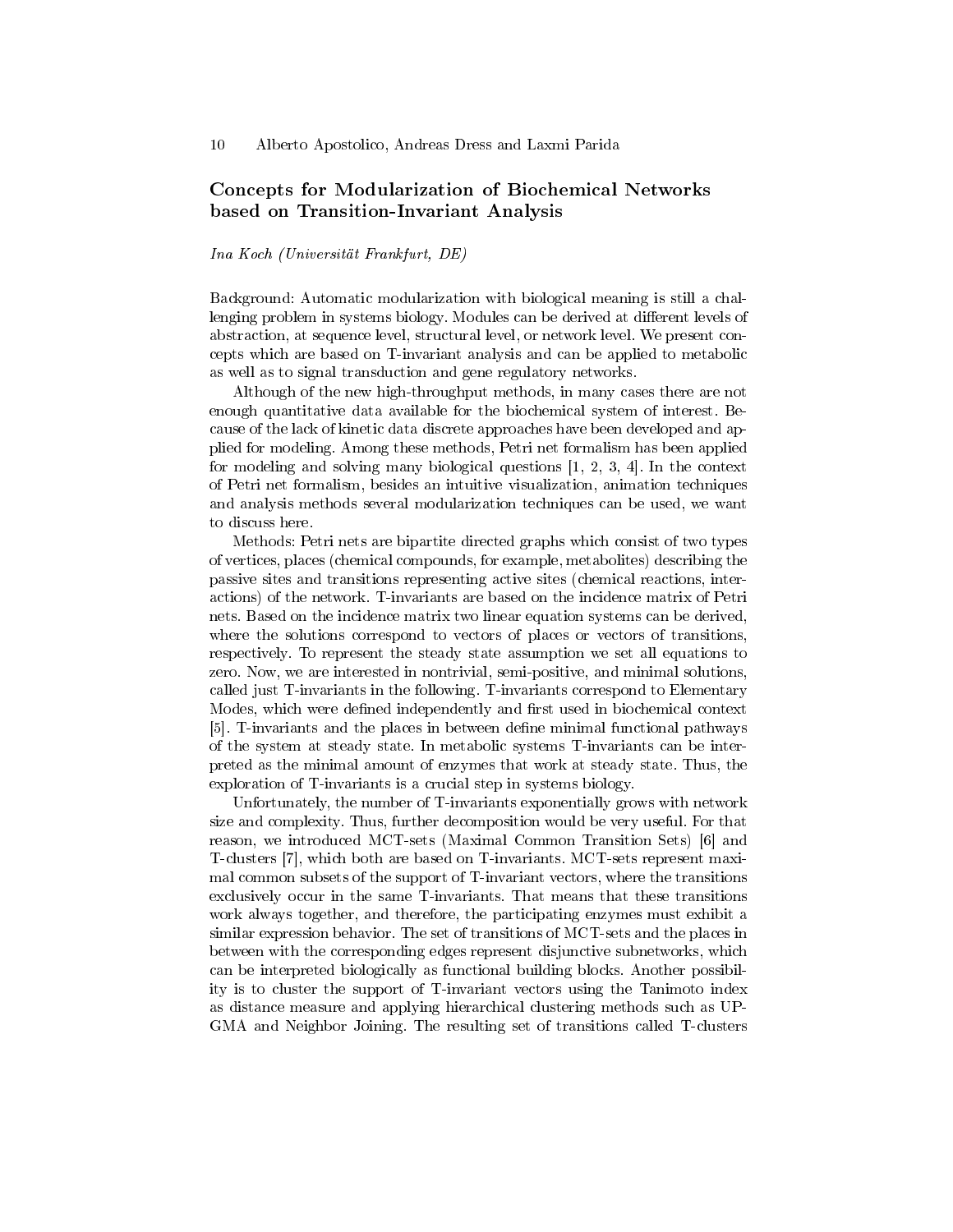and the places in between with the corresponding edges represent overlapping subnetworks, which can be interpreted biologically as functional modules.

These functional building blocks and functional modules can be used for network decomposition validation, exploration, and in synthetic biology.

Whereas Elementary Modes were used mainly for analyzing metabolic networks, T-invariants have been used also to explore signal transduction systems [4, 6] and gene regulatory networks [8].

#### Results:

In the talk, two examples are explored, one for metabolic networks to illustrate the main idea of T-invariant analysis and the other for a medical application - a model, which combines signal transduction and gene regulation.

The first example is a stoichiometry-based model which describes the main carbon metabolism in potato tubers [9]. The model was built on own experimental data and an existing kinetic model. The qualitative Petri net model has been used to verify the kinetic model and to explore the overall systemss behavior. A hierarchical modeling technique was used to represent reversible reactions into one visible vertex. After computation of several network properties, for example checking for deadlocks, the T-invariant analysis was performed. The twelve T-invariants representing functional sub-pathways were explored by hand and illustrate the biological behavior within this metabolism. In this way it was possible to correct and extend the kinetic model.

The second example is related to the Duchenne Muscular Dystrophy (DMD). DMD is one of the most frequently inherited neuromuscular diseases in children. It is an X-linked recessive disease with a birth prevalence of 1 in 3500 live born males. The disease is caused by mutation(s) in the dystrophin gene that result in a loss of the protein dystrophin. This loss is followed by the primary structural dysfunction and in addition it also influences several downstream processes. An efficient therapy is not available. Experimental data suggest signal transduction pathways downstream dystrophin that could compensate the dystrophin defect partially. In order to get new insights and, thus, new ideas for therapeutic possibilities mathematical modeling has been incorporated into research.

This contribution describes modeling and analysis of the first theoretical model downstream the dystrophin gene connecting two main signal transduction pathways encompassing dystrophin and gene regulation of participating proteins, such as transcription factors and utrophin A. The model [8] has been developed on the basis of own experimental data, mainly Real-Time PCR data. Model validation applies invariant analysis, using MCT-sets [6], T-clusters [7], and Mauritius maps [7].

The 107 T-invariants were further decomposed into 25 MCT-sets and 34 T-clusters and explored for their biological meaning. To determine important network parts an exhaustive single-knockout analysis was done. To illustrate the knockout analysis, the corresponding Mauritius Map was derived. Mauritius Maps are represented by a special data structure (binary tree) which describes dependencies between T-invariants.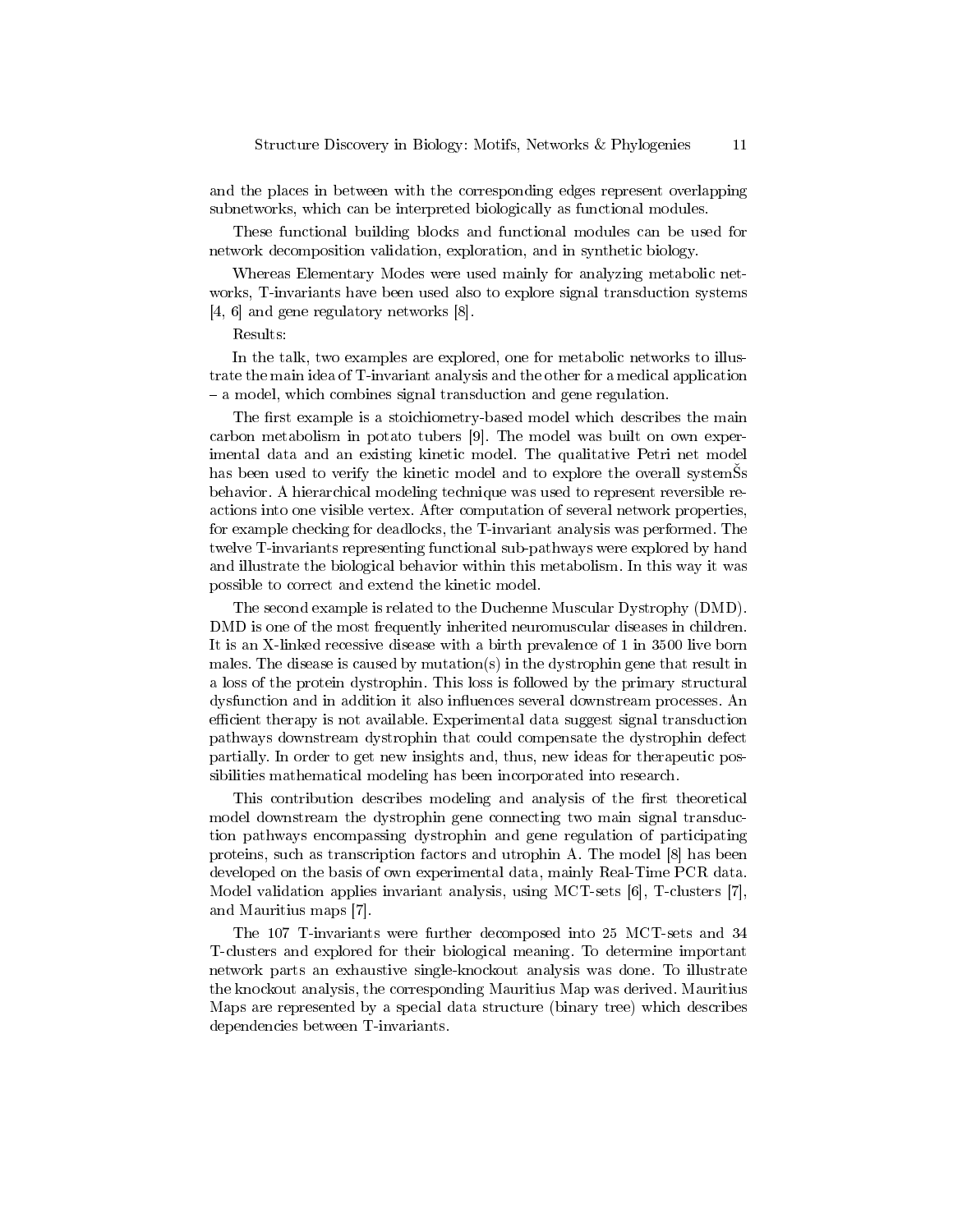Analyses of the model resulted in experimental modulation of selected members of the network using human skeletal muscle cells in cell culture whose consequences were studied on mRNA and protein level. The experiments show surprising results, which led to a new iteration of model extension and analysis.

References

[1] Koch and Heiner, in Biological Network Analysis, Eds. B.H. Junker, F. Schreiber, Wiley Book Series in Bioinformatics, chapter 7:139-180 (2008)

[2] Koch, Reisig, Schreiber, Modeling in Systems Biology The Petri Net Approach, Springer, New York, Berlin (2010)

[3] Doi et al., In Silico Biology 6, 0001, (2006)

- [4] Sackmann et al., Computational Biology and Chemistry 31:1-10 (2007)
- [5] Schuster et a.l., Proc. Sec. Gauss Symposium 1966:101-114 (1993)
- [6] Sackmann et al., BMC Bioinformatics 7:482 (2006)
- [7] Grafahrend-Belau et al., BMC Bioinformatics 9:90 (2008)
- [8] Grunwald et al., BioSystems 92: 189-205 (2008)
- [9] Koch et al., Bioinformatics 21(7):1219-1226 (2005)

Keywords: Systems biology, Petri nets, invariant analysis, T-invariants, MCTsets, T-clusters, Duchenne Muscular Dystrophy

Joint work of: Koch, Ina; Sackmann, Andrea; Grafahrend-Belau, Eva; Schreiber, Ralf; Ackermann, Jörg; Junker, Björn

# Estimation of alternative splicing isoform frequencies from RNA-Seq data

Ion Mandoiu (University of Connecticut - Storrs, US)

We present a novel expectation-maximization algorithm for inference of alternative splicing isoform frequencies from high-throughput transcriptome sequencing (RNA-Seq) data. Our algorithm exploits largely ignored disambiguation information provided by the distribution of insert sizes generated during sequencing library preparation, and takes advantage of base quality scores, strand and read pairing information if available. Empirical experiments on synthetic datasets show that the algorithm signicantly outperforms existing methods of isoform and gene expression level estimation from RNA-Seq data.

Keywords: RNA-Seq, alternative splicing isoforms, expectation maximization

Joint work of: Nicolae, Marius (University of Connecticut); Mangul, Serghei (Georgia State University); Mandoiu, Ion (University of Connecticut); and Zelikovsky, Alex (Georgia State University)

Extended Abstract: <http://drops.dagstuhl.de/opus/volltexte/2010/2687>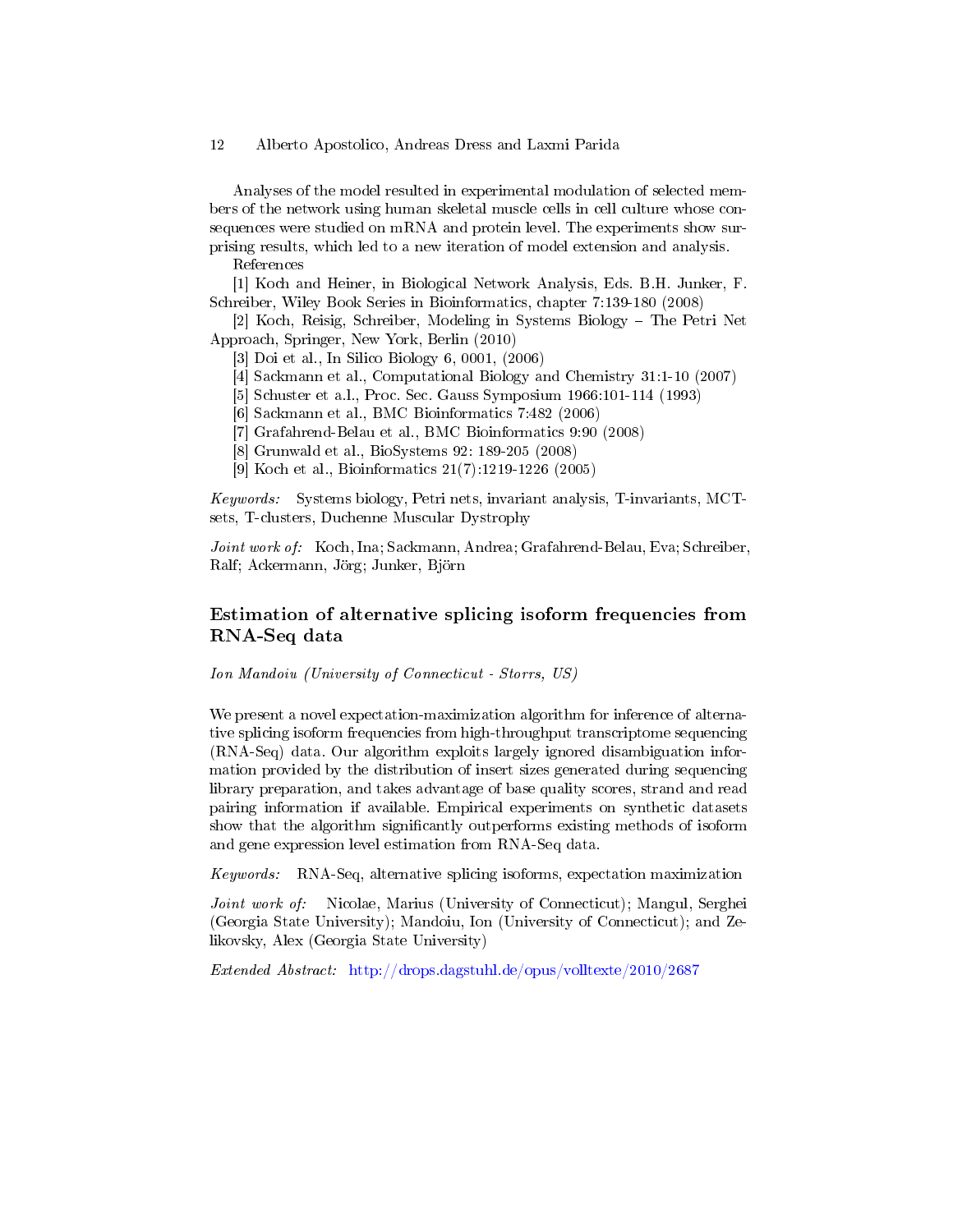### Tree Assignments and their Application in Bioimaging

Axel Mosig (Shanghai Institutes for Biological Sciences, CN)

Generalizing the concept of bipartite matchings to trees leads to the so-called tree-assignment problem. As will be demonstrated in this seminar, tree assignments are highly useful in bioimaging; when combined with certain hierarchical image representations, they allow to compute co-segmentations between two or more images. This yields a novel approach to applications such as cell tracking or spectral image classification. Applied to cell tracking in three dimensions, it allows for reliable cell tracking in cellular environments where established thresholding approaches fail, for instance involving inhomogeneous background or interconnected cells.

Keywords: Bioimaging, co-segmentations, cell tracking, spectral image classi fication, tree-assignment problem

Joint work of: Mosig, Axel; Hang, Xiao

### Random Graphs and Population Genomics

Laxmi Parida (IBM TJ Watson Research Center, US)

The modeling of the evolutionary dynamics of evolving populations as random graphs, if not surprising, is new. The exploration of this began as a quest for understanding the reconstructability of common evolutionary history of populations. This provided interesting insights including a purely topological (or graph theoretic definition) of traditional population genomic entity like the GMRCA (Grand Most Common Ancestor) of individuals or units under mutations as well as recombinations. Apart from giving interesting characterizations of another important structure called the ARG (Ancestral Recombinations Graph), it provided the basis for adapting very naturally the coalescence theory in designing ARG sampling algorithms.

This connection opens the door for many interesting questions that can be posed in the area both from a practical (such as actual detection of recombination events in a population sample) as well as a theoretical standpoint.

Keywords: Population genomics, random graph, coalescent theory, recombiantions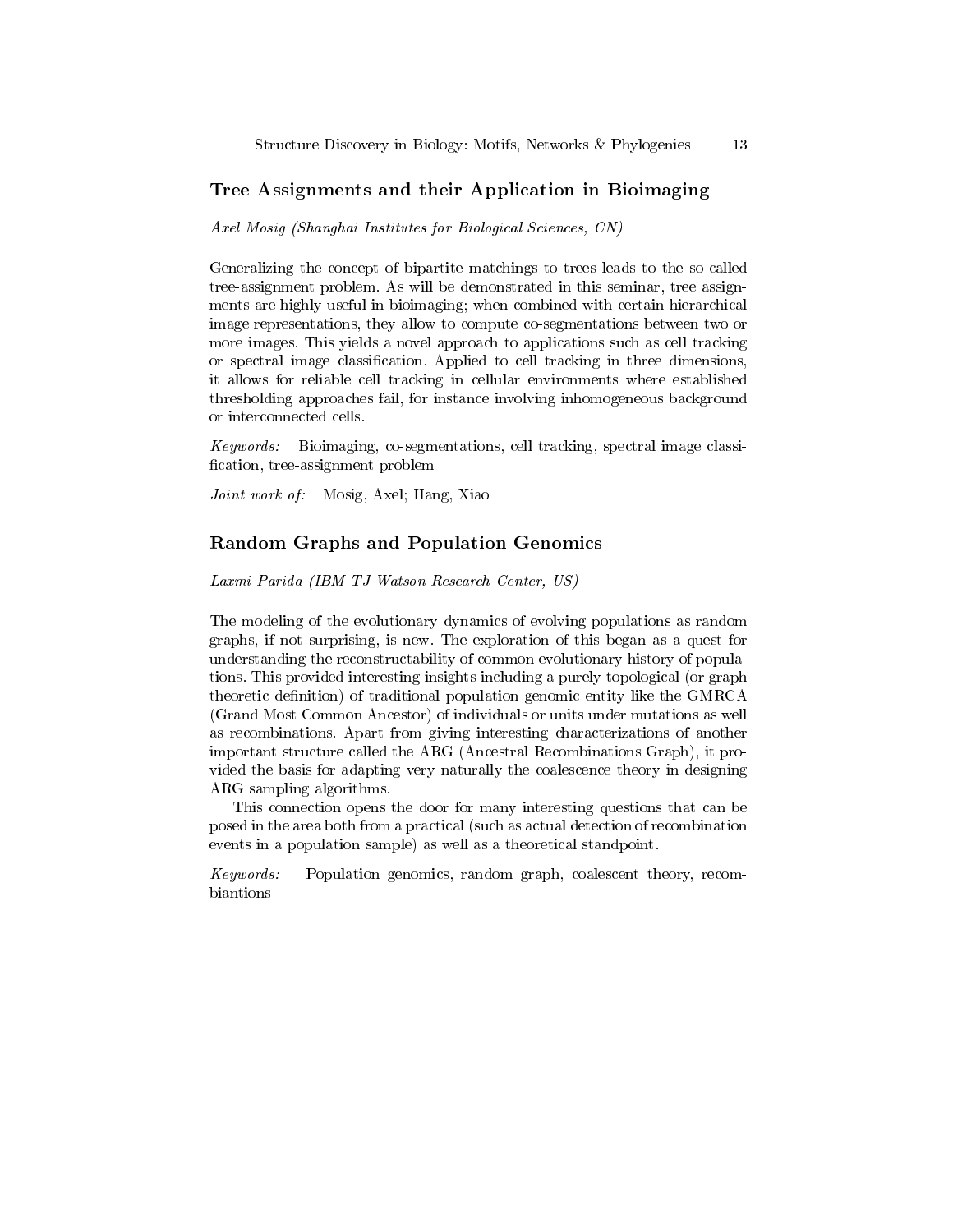### Filter based local multiple alignment tool

Nadia Pisanti (University of Pisa, IT)

I introduce some preliminary results of a new tool we are developing. The tool is a local multiple aligner for biological sequences that makes use of a filter named Tuiuiu as a preprocessing and also uses the information gathered by the filter to speed up the alignment itself. To this purpose I make an overview of the state of the art of ltering methods and tools.

This is a work in progress.

Keywords: Repetitions, biological sequences, local alignment

Joint work of: Pisanti, Nadia; Sagot, Marie-France; Peterlongo, Pierre; Federico, Maria

# Efficient computation of statistics for words with mismatches

Cinzia Pizzi (University of Padova, IT)

Since early stages of bioinformatics, substrings played a crucial role in the search and discovery of significant biological signals. Despite the advent of a huge variety of different approaches and models to accomplish these tasks, substrings of fixed length continue to be widely used to determine statistical distributions and compositions of biological sequences at various levels of details. However, in real experimental settings the length  $m$  of such patterns is usually restricted to small values, since their exaustive enumeration would lead to a size of the search space that increases exponentially with  $m$ . The situation get even worse when some variability is taken into account, and therefore when mismatches are introduced, they are limited to a very small number. Here we overview fast algorithms for computing the counted and expected frequency for words with  $k$  mismatches, when it is assumed that the words of interest occurs at least once exactly in the sequence under analysis. Under these settings it is possible to compute the frequency with mismatches of a word that occurs in the input string  $x$  of length  $n$  in amortized linear time in the input length, independently of the number of mismatches. The expected frequency with mismatches under IID can be computed either in  $O(k^2)$  time for any word in the text after  $O(kn)$  preprocessing, or in  $O(kn)$  time for all the words of some fixed length. For Markov distributions the complexity increases to  $O(k|\Sigma|^2)$  after  $O(nk|\Sigma|^{p+1})$  preprocessing.

Keywords: Statistics on words, mismatches, dynamic programming, biological sequences

Full Paper: <http://drops.dagstuhl.de/opus/volltexte/2010/2738>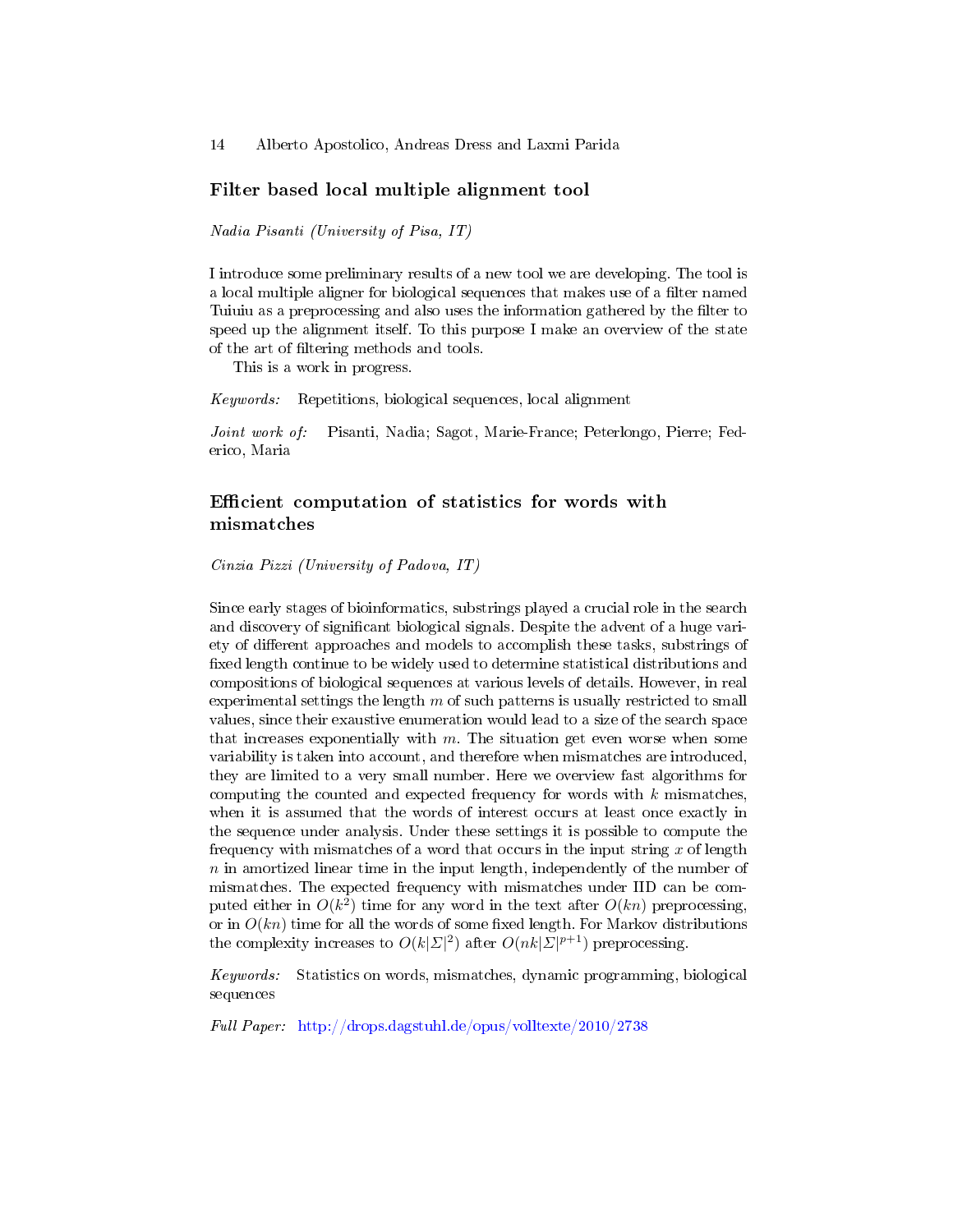# A fast and accurate approach to detect novel sequences in a de novo human genome assembly

#### Benjarath Pupacdi (CRI - Bangkok, TH)

Whole human genome sequencing has been advancing at a very rapid rate. The task itself will become routine in a near future. Recently, Li et al. reports an exciting result that the de novo assembly of the 1st Asian genome, the YanHuang genome, contains approximately 5Mbps unique from the reference genome. This makes it imperative to develop efficient methods for detecting novel sequences in a de novo genome assembly, which typically consists of a large number of scaffolds and contigs, e.g. there are nearly 200 thousand scaffolds and contigs of various lengths in the de novo YanHuang genome assembly. In addition, their respective chromosomal positions are unknown, which makes the task of aligning them to a reference genome computationally challenging. In this work, we introduce Novel Sequence Identification Tool (NSIT), which effectively and accurately aligns a de novo assembly against a reference genome and identify its novel sequences.

Keywords: De novo human genome assembly, comparative genomics

Joint work of: Pupacdi, Benjarath; Javed, Asif (IBM TJ Watson Research Center); Zaki, Mohammed J. (Rensselaer Polytechnic Institute)

# An Anatomist's tool for exploring 100-dimensional molecular image data

Peter Serocka (Shanghai Institutes for Biological Sciences, CN)

Traditional immunofluorescence microscopy techniques recently have been extended to colocalize, i.e. to simultaneously label and image, a large number of proteins. The Toponome Imaging system (MELC/TIS) by Walter Schubert et. al. (Nat Biotechnol. 2006 Oct;24(10):1270-8) makes is possible to colocalize up to 100 and more proteins in a single fixed probe, aiming at gaining new insights into complex protein-protein functional networks. Various spectroscopy imaging methods are evolving into the same direction, like mass spectroscopy (MALDI) imaging, Fourier-transform Infrared (FTIR) and Rahman spectroscopy imaging.

The challenge for analyzing the resulting multivariate image data sets from all these technologies is: To make both  $-\text{the contained histological information as}$ well as the high-dimensional protein abundance data - readable to biological and medical experts in an interlinked and yet comprehensive way. This is prerequisite to choosing and applying more automated tools and algorithms that otherwise lack an underlying biological model or guidance.

We describe our visualization software tool LASAGNE which implements two interactive approaches in real time: (1) segmentation by molecular contents and (2) anatomical slicing. Together these methods allow a) for gaining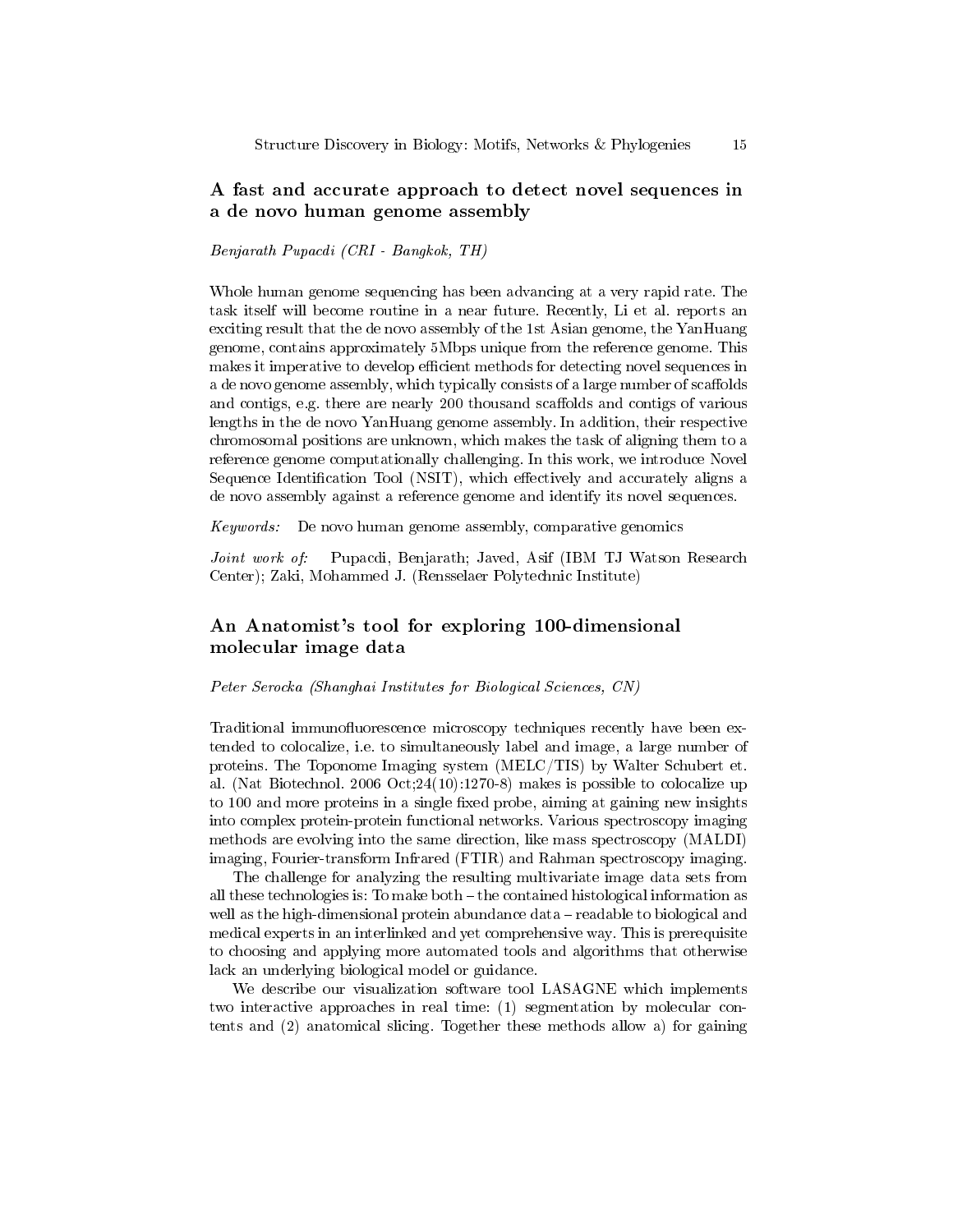a fast overview of the high-dimensional data, b) for an in-depth quantitative annotation of histological features on sub-cellular and on supra-cellular scales simultaneously, as well as c) for the comparison of complex data sets.

Data sets shown include  $MELC/TIS$  images of human tissue sections affected by the Psoriasis skin disease, and we also demonstrate the application of the Lasagne tool to other imaging techniques like MALDI IMS. New insights gained with LASAGNE are of high relevance by themselves, and we also motivate how LASAGNE can be used to define ground truths and gold standards for further high-throughput molecular imaging experiments.

Keywords: Toponomics, histology, imaging, data mining, visualization, multivariate image data

Joint work of: Serocka, Peter; Schubert, Walter (University Magdeburg); Dress, Andreas (PICB, Shanghai Institutes for Biological Sciences)

# Beyond the position weight matrix; and thoughts on uncovering regulatory networks in silico

#### Rahul Siddharthan (The Institute of Mathematical Sciences - Chennai, IN)

Transcriptional regulation has been a topic of interest for decades, but prediction of transcription factor (TF) binding sites remains largely simplistic and based on the "position weight matrix" (PWM) model. Recently  $[1]$  I described a generalisation of the PWM to take account of positional correlations within binding sites, and also observed that there appears to be a sequence signature that extends beyond the "core" binding motifs. Site prediction with PWMs generally yields too many "hits" to be useful, and while including correlations improves the specificity to known functional sites, no purely sequence-analysis-based approach is likely to be perfect. Several studies suggest that TF binding is abundant in the genome and most of this binding may not be functional. Additionally, interspecies comparisons suggest that there is considerable "turnover" of binding sites. So predicting gene regulation should involve not only improved binding site prediction for individual, but prior information of various other kinds: known biochemical roles of the TFs and putative targets, cooperation and competition between different TFs, high-throughput TF binding data (ChIP-chip, ChIP-seq), gene expression data (microarray), information from related organisms, and so on.

This is made more complicated by the fact that much of this information is noisy and unreliable. Integrating uncertain, prior information into the analysis of data is the domain of Bayesian statistics, but there are challenges in implementing this. While I (like many others) am working on a subset of these issues, that I sketch out, I look forward to speculation, discussion, and, hopefully, concrete ideas to emerge at this meeting.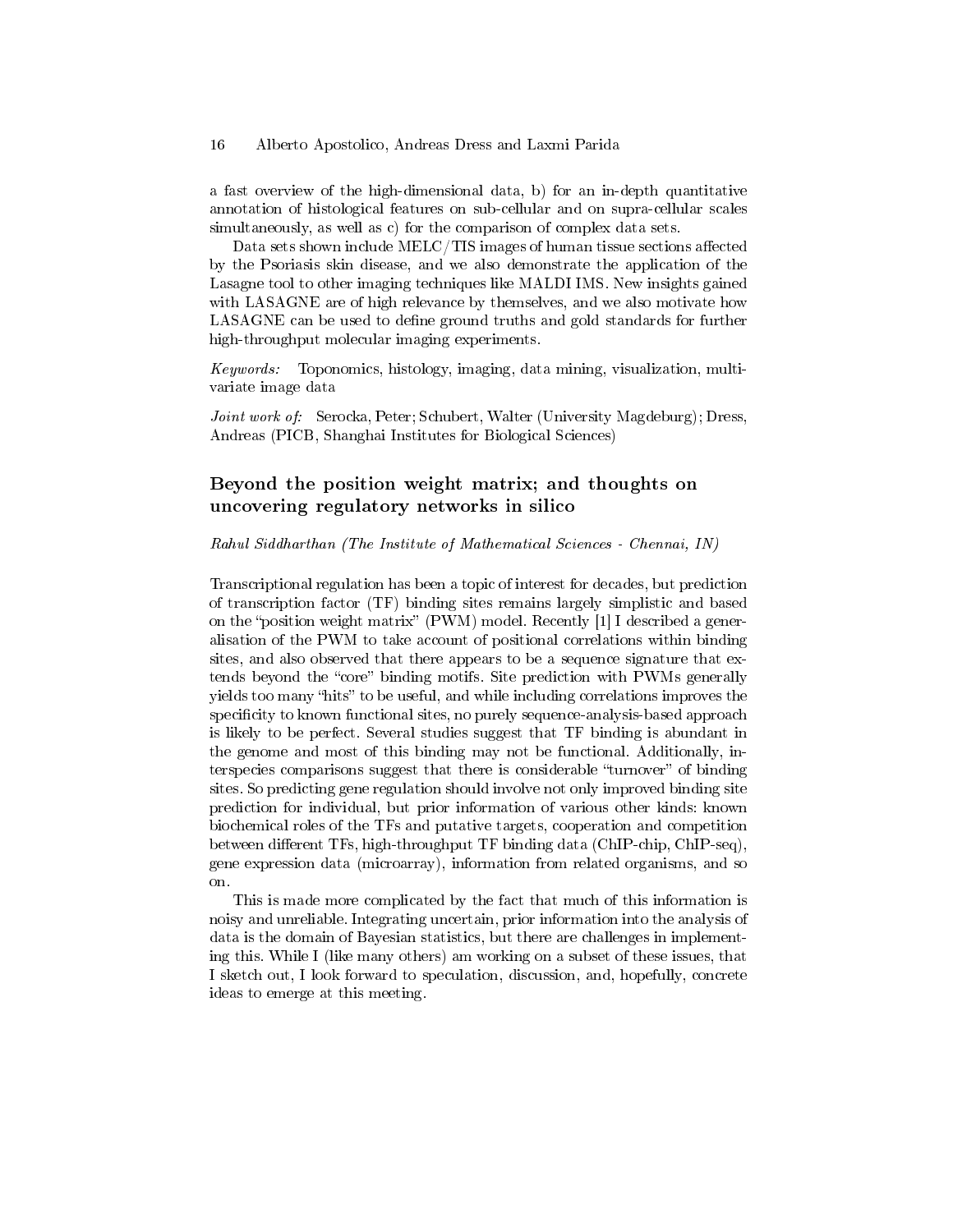Keywords: Gene regulation, transcription factors, evolution, position weight matrices

Full Paper: <http://www.plosone.org/article/info:doi/10.1371/journal.pone.0009722>

See also: R. Siddharthan, PLoS ONE 5(3): e9722 (2010).

# Splits and cut sets of tight spans

Andreas Spillner (Universität Greifswald, DE)

With every finite metric space one can associate a polytopal complex known as its tight span. The tight span can help our understanding of certain properties of a given metric space by phrasing these properties in the language of polytopes.

This, for example, might render them more accessible to techniques such as linear programming.

Motivated by applications in phylogenetics which aim to identify relevant partitions of a set of taxa, we recently studied a special type of cut sets of the tight span. These cut sets naturally induce partitions of the ground set of the given metric space. In our work on characterizing when a partition arises from such a cut set, two split indices came up, which, somewhat surprisingly to us, are related in an intriguing way.

Keywords: Metric space, tight span, split index, cut set

Joint work of: Spillner, Andreas; Dress, Andreas (PICB, Shanghai, China); Koolen, Jacobus (POSTECH, South Korea); Moulton, Vincent (University of East Anglia, Norwich, United Kingdom); Wu, Taoyang (PICB, Shanghai, China)

### Bioinformatics for Computational Historical Linguistics

Peter F. Stadler (Universität Leipzig, DE)

The evolution of human languages follows principles not unlike those of sequence evolution in molecular biology. It is not surprising therefore that computational approaches developed in molecular phylogenetics can be transferred to linguistic problems. At the same time, there are substantial differences that distinguish sequence evolution from the evolution of words. Maybe most importantly, the words are short so that the establishing homology  $-$  identifying cognates  $-$  becomes a crucial problem. Historical linguistics, furthermore, focusses on the detailed reconstruction of ancestral states. The alignment problem, for instances, is complicated by the need to infer systematic sound changes from the same data.

We constructed a computational pipeline that implements the typical work flow of a historical linguist with a bioinformatician's toolkit. Applications to two very different language families, Tsezic (spoken in the Caucasus) and Mataco-Guaicuruan (South America) show that this works with acceptable accuracy.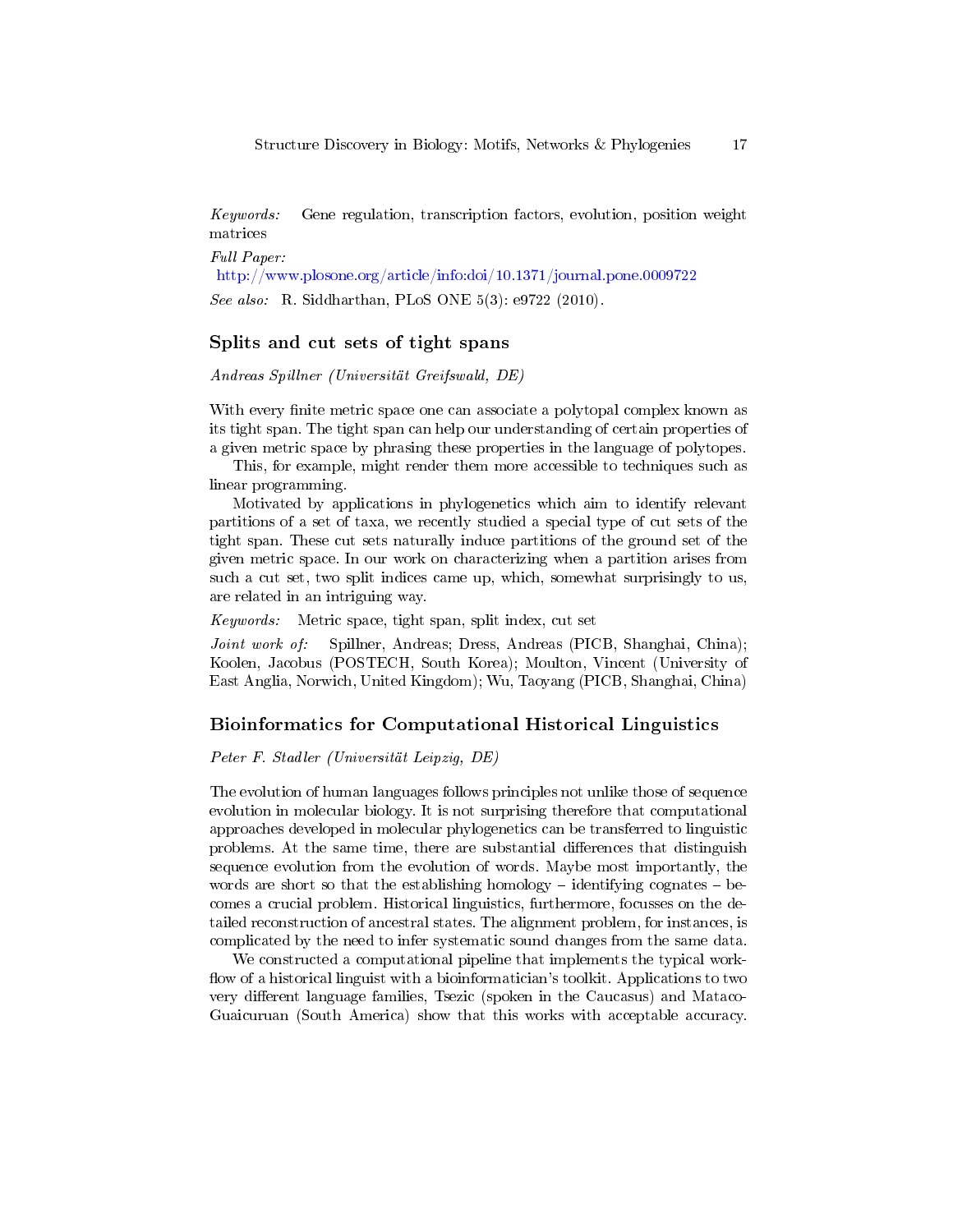Keywords: Historical linguistics, word alignment Joint work of: Steiner, Lydia; Stadler, Peter F.; Cysouw, Michael

### Computing the Genomic Distance in Linear Time

Jens Stoye (Universität Bielefeld, DE)

The genomic distance problem in the Hannenhalli-Pevzner (HP) theory is the following: Given two genomes whose chromosomes are linear, calculate the minimum number of translocations, fusions, fissions and inversions that transform one genome into the other. We will present a new distance formula based on a simple tree structure that captures all the delicate features of this problem in a unifying way, and a linear-time algorithm for computing this distance.

Keywords: Comparative genomics, genomic distance computation, HP theory.

Joint work of: Bergeron, Anne (Département d'informatique, Université du Québec à Montréal, Canada); Mixtacki, Julia (Universitat Bielefeld, Technische Fakultat, AG Genominformatik, Germany); Stoye, Jens

Full Paper: <http://drops.dagstuhl.de/opus/volltexte/2010/2689>

Full Paper: <http://dx.doi.org/10.1016/j.tcs.2009.09.008>

See also: Theor. Comput. Sci. 410(51), 5300-5316, 2009.

### Finding gene regulatory structures in DNA

Esko Ukkonen (University of Helsinki, FI)

The expression of individual genes in mammals is controlled in combinatorial fashion by so-called transcription factors (TFs). Such regulation takes place via binding of a cluster of TFs to a suitable pattern of binding sites of the TFs that is located in the DNA upstream of the gene to be regulated. Such patterns of binding sites are called cis regulatory modules. To predict such modules we have developed a comparative genomics based approach that finds conserved patterns of binding sites by aligning the binding sites in the DNA of two species. The best local alignments under a specific scoring function, found using a Smith-Waterman type algorithm, constitute our predicted regulatory modules. We were able to predict some modules whose regulatory function was then successfully verified in vivo. Moreover, we found an SNP that is associated with increased risk of colorectal cancer. Currently we are working to develop refined models of regulatory models that could be learned from novel large datasets produced by the SELEX procedure.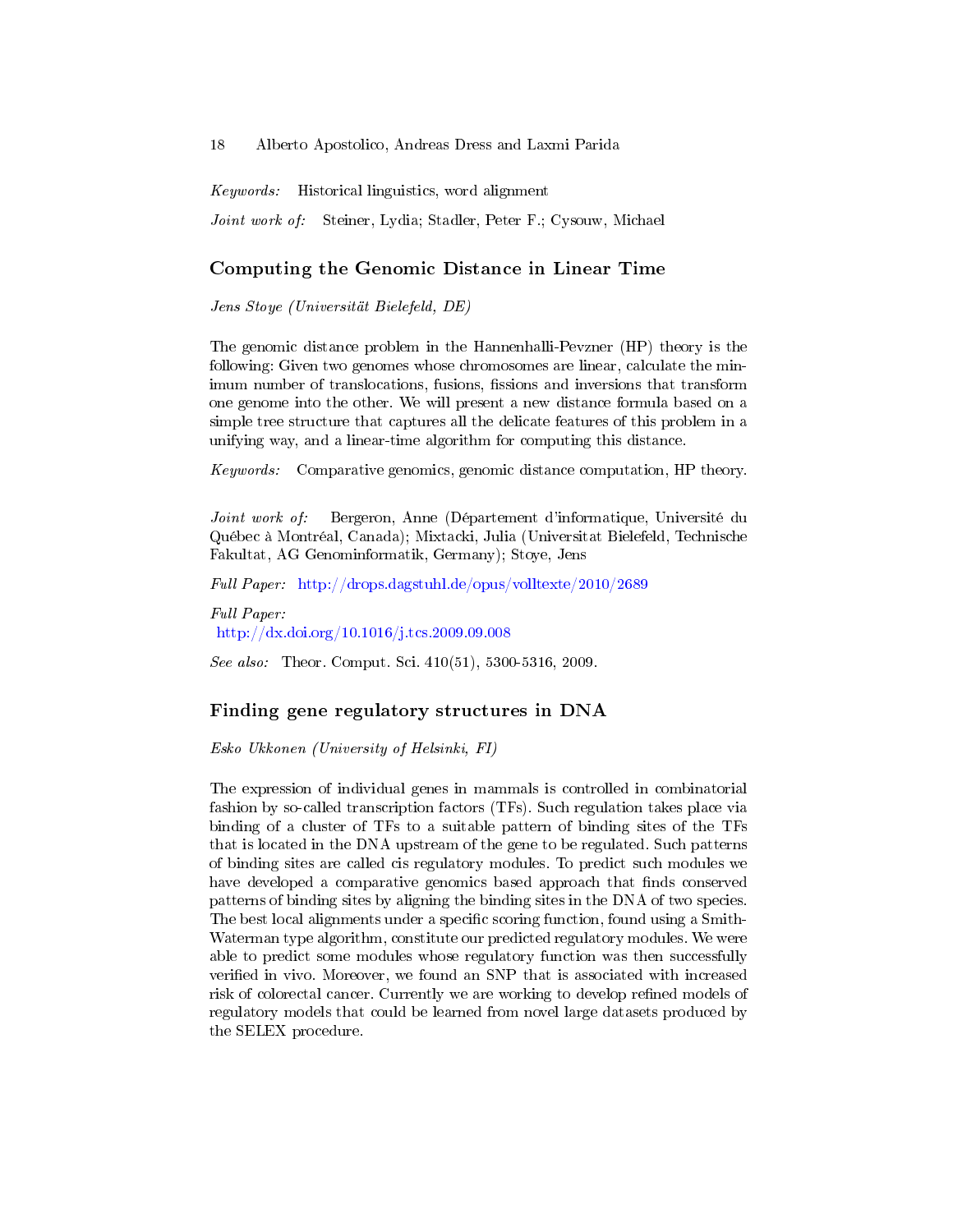Keywords: Gene regulation, cis regulatory module, comparative genomics, transcription factor binding site, Smith-Waterman algorithm

Joint work of: Ukkonen, Esko (University of Helsinki); Palin, Kimmo (Sanger Institute); Kivioja, Teemu (Karolinska Institutet); Rastas, Pasi (University of Helsinki); Jolma, Arttu (Karolinska Institutet); Aaltonen, Lauri (University of Helsinki); Taipale, Jussi (Karolinska Institutet)

See also: (1) O. Hallikas, K. Palin, N. Sinjushina, R. Rautiainen, J. Partanen, E. Ukkonen, J. Taipale. Genome-wide prediction of mammalian enhancers based on analysis of transcription-factor binding affnity. Cell 124 (January 13, 2006), 4759.

(2) K. Palin, J. Taipale, E. Ukkonen. Locating potential enhancer elements by comparative genomics using the EEL software. Nature Protocols 1 (2006), 368 374.

(3) S. Tuupanen, M. Turunen, R. Lehtonen, O. Hallikas, S. Vanharanta, T. Kivioja, M. Björklund, Gonghong Wei, Jian Yan, I. Niittymäki, J.P. Mecklin, H. Järvinen, A. Ristimäki, M. Di Bernardo, P. East, L. Carvajal-Carmona, R. S. Houlston, I. Tomlinson, K. Palin, E. Ukkonen, A. Karhu, J. Taipale, L. A. Aaltonen. The common colorectal cancer predisposition SNP rs6983267 at chromosome 8q24 confers potential to enhanced Wnt signaling. Nature Genetics 41,  $3$  (Aug 2009), 885-890.

(4) A. Jolma, L. Cheng, J. Toivonen, T. Kivioja, M. Taipale, J.M. Vaquerizas, J. Yan, M. Sillanpää, M. Bonke, K. Palin, S. Talukder, T.R. Hughes, N.M. Luscombe, E. Ukkonen, J. Taipale. Multiplexed massively parallel SELEX for characterization of human transcription factor binding specificities. Genome Research, in press.

# Inferring Evolutionary History with Network Models in Population Genomics: Challenges and Progress

Yufeng Wu (University of Connecticut - Storrs, US)

Recently, various network models have been proposed and studied for different evolutionary processes. In population genomics, ancestral recombination graph has been used to model the evolutionary history of population sequences where recombination occurs. In phylogenetics, reticulate networks are used to model reticulate evolutionary processes, such as horizontal gene transfer and hybrid speciation. Although network models may be more accurate in these circumstances, working with network models is challenging computationally.

In this talk, I introduce several computational problems related to the network evolutionary models. The focus is on network models for population genomics. The key biological process is meiotic recombination. I describe several problem formulations related to recombination and the current status of these problems. I also briefly describe my recent work on reticulate networks.